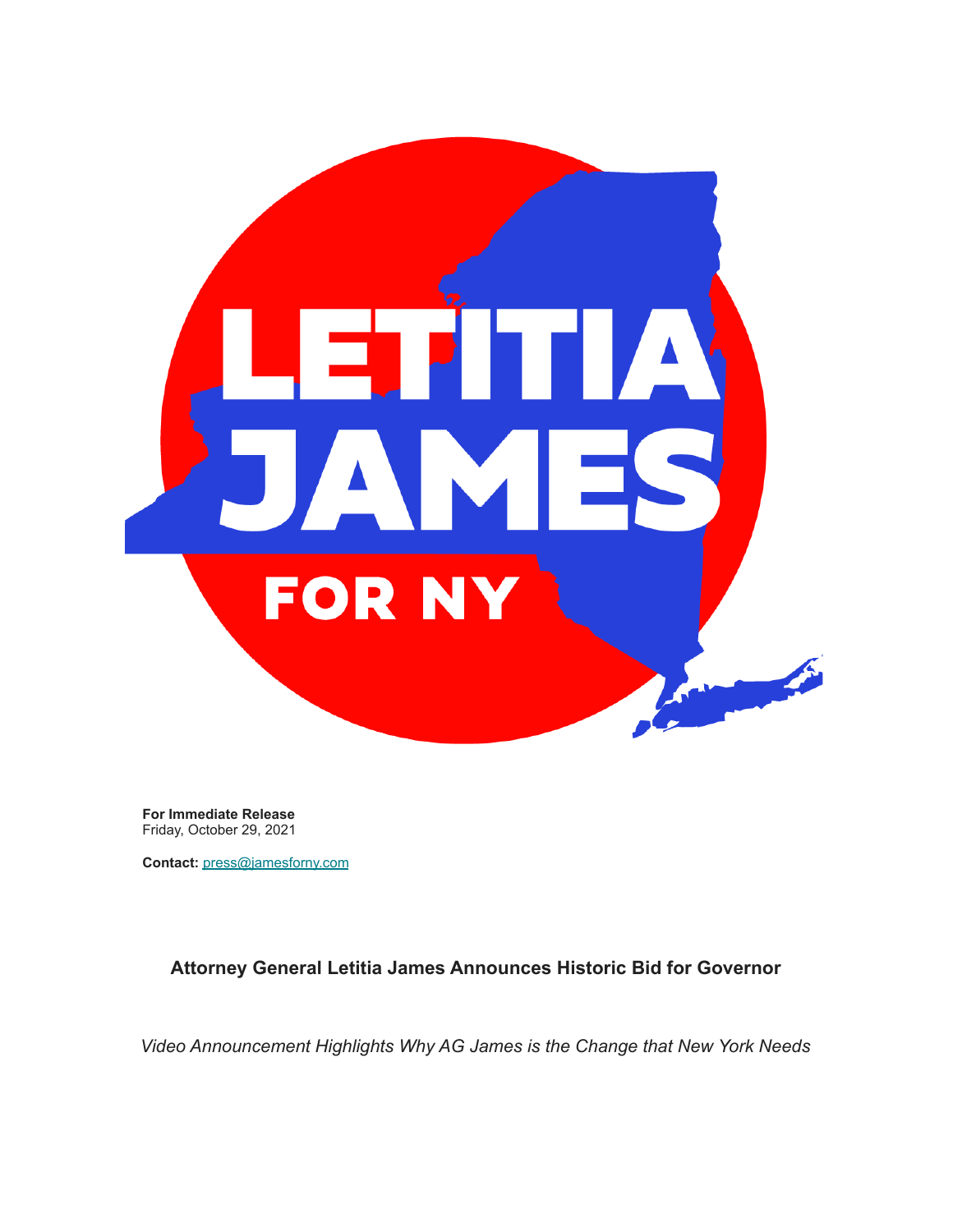NEW YORK — New York Attorney General Letitia James today announced her historic candidacy for governor of the state of New York. The announcement, [made in a video](https://gmail.us10.list-manage.com/track/click?u=abdba3466f5ea6eb632a39ea9&id=e0dd375083&e=b013d47e61) and [on her website](https://gmail.us10.list-manage.com/track/click?u=abdba3466f5ea6eb632a39ea9&id=8391903a00&e=b013d47e61), highlighted the vast work that Attorney General James has done across the state throughout her career and lays out why she is the change that New York needs.

"As I've traveled all around New York state, I have witnessed too many working families struggling to make ends meet, and it's clear that the status quo just won't do," said **Attorney General James**. "New Yorkers need a governor who isn't afraid to stand up to powerful interests on behalf of the vulnerable. Throughout my career, I've taken on big forces and New Yorkers know I will never back down when it comes to fighting for them. Today, I am proud to announce my candidacy for governor of New York so we can bring transformational change that uplifts all New Yorkers."

## **About Attorney General James**

Letitia James is the 67th Attorney General for the state of New York. She is the first woman elected attorney general in New York and the first woman of color to hold statewide elected office in New York. As attorney general, she serves as the top law enforcement officer in the state and has taken on the most powerful companies and individuals in the country. When she's governor, Letitia James will become the first Black woman governor in United States history.

During her time as attorney general, Letitia James has:

- Sued Big Pharma for fueling the opioid crisis and brought back billions to fund treatment, recovery, and prevention efforts in New York.
- Sued the Trump administration 76 times, going all the way to the Supreme Court to safeguard New Yorkers' rights, including protecting immigrants, reproductive rights, the environment, the LGBTQ+ community, healthcare, and more.
- Taken legal action to hold former president Donald Trump and his businesses accountable.
- Stood up to the gun lobby, taking legal action to eliminate the NRA for its years of self-dealing and greed.
- Fought for better conditions and transparency at nursing homes during the pandemic so our elderly can be protected.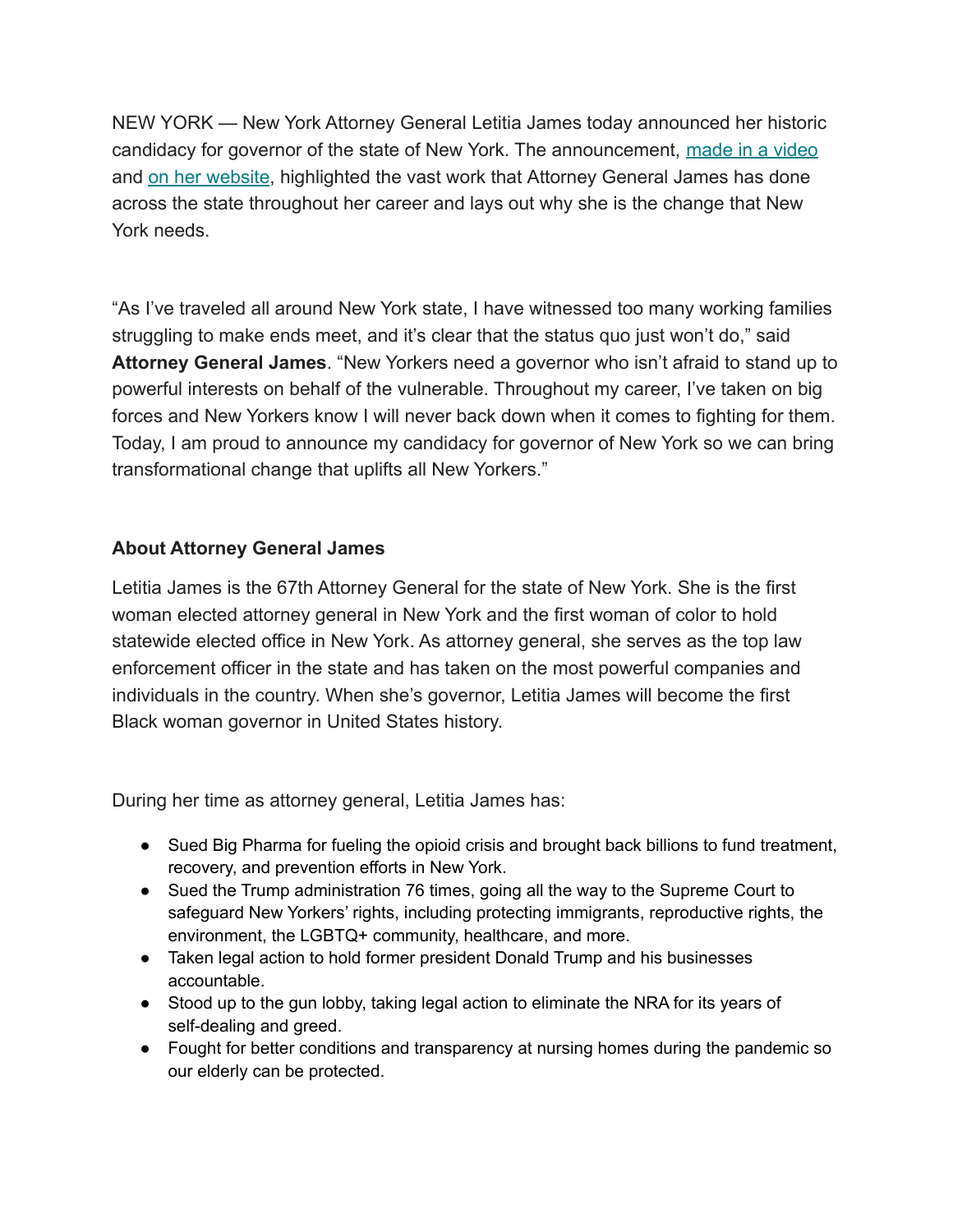- Stood up to the most powerful man in New York Andrew Cuomo when he sexually harassed women.
- Protected New Yorkers during the pandemic, including prosecuting unscrupulous businesses that price-gouged consumers, halting businesses that sought to steal federal relief funds, and suspending debt collection.
- Removed more than 2,600 guns off our streets through gun buyback programs and takedowns of violent crime rings.
- Taken on Wall Street and financial crimes, shutting down sham investments, prosecuting predatory actors, and delivering justice to victims of financial fraud.

Prior to serving as attorney general, Letitia James was the Public Advocate for the City of New York and became the first woman of color to hold citywide elected office in New York City. As public advocate, she served as a watchdog over New York City government agencies and as an advocate for the city's most vulnerable communities. She transformed the public advocate's office to be a formidable engine for change.

Her office handled more than 32,000 constituent complaints and passed more legislation than all previous public advocates combined, including a groundbreaking law that banned questions about salary history from the employment process to address the pervasive gender wage gap. She successfully took on the gun industry by pushing New York City's largest pension fund to divest from gun and ammunition retailers. She fought in court on behalf of children and families on issues including children in foster care, children with disabilities, and tenant protection. She also successfully represented an unaccompanied immigrant minor after he fled danger in Honduras and was facing deportation. As a former public defender, then-Public Advocate James helped him secure a green card so he could stay in America.

Prior to serving as public advocate, Letitia James represented the 35th Council District in Brooklyn in the New York City Council for ten years. As a council member, she passed the Safe Housing Act, legislation that forced landlords to improve living conditions for tenants in New York City's worst buildings. She helped shed light on the corruption behind the Office of Payroll Administration's CityTime contract, a scheme that cost New York City more than \$600 million. She sued to prevent elected officials from changing their own term limits without any public involvement and against the public's will. She also pushed through a revolutionary recycling package that included expanding plastic recycling, a new clothing and textile recycling program, and increased access to recycling in public spaces.

Before her election to the City Council, Letitia James served as head of the Brooklyn Regional Office of the New York Attorney General's Office. She resolved hundreds of consumer complaints and investigated predatory lenders who preyed on first-time homebuyers. She assisted the Civil Rights Bureau in its investigation of the NYPD's stop-and-frisk policy and cracked down on firms engaged in deceptive business practices including violations of human rights, environmental laws, and scams targeting immigrants.